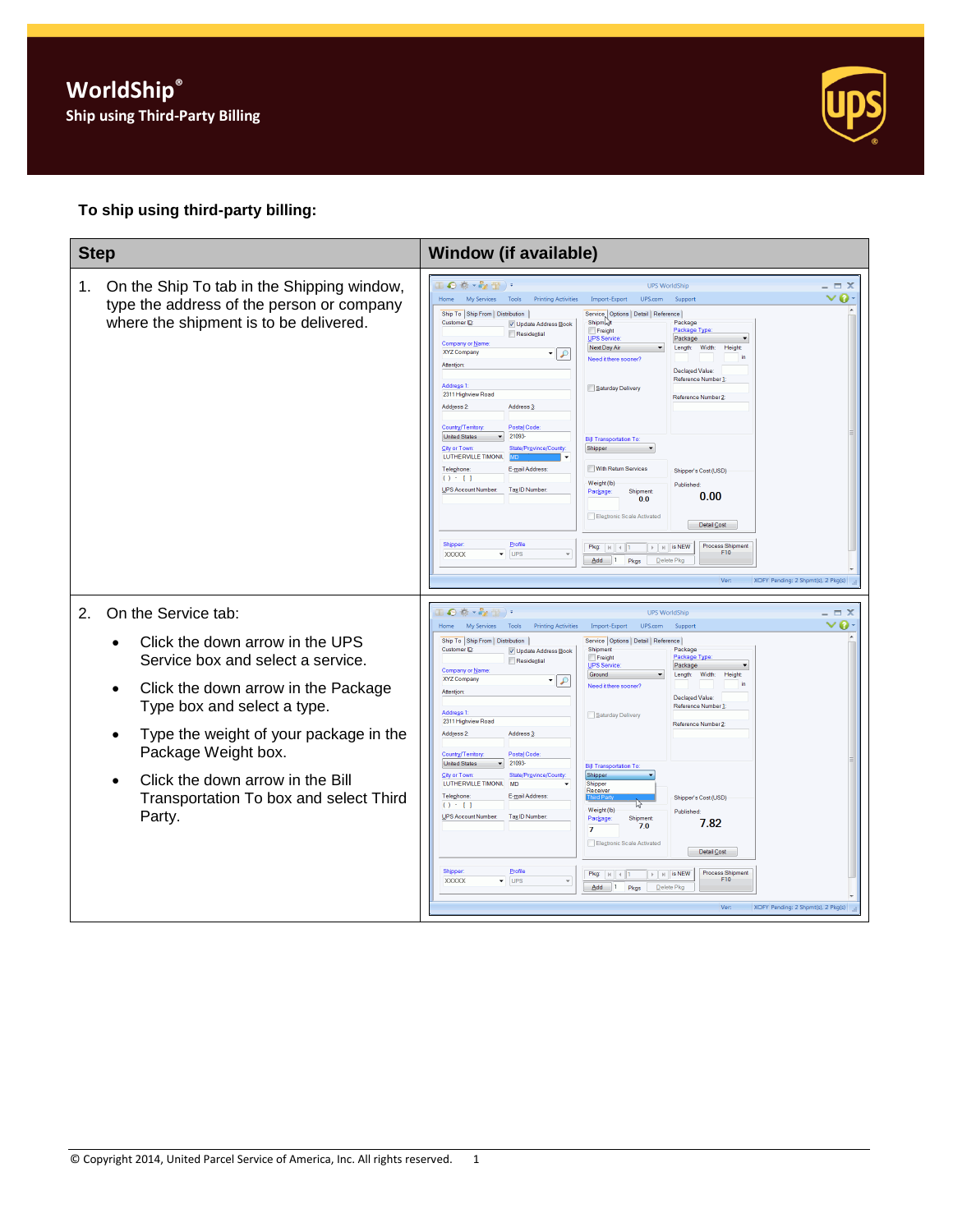## **Ship using Third-Party Billing**



| 3. | A message appears.                                                                                                                                                            | <b>UPS WorldShip</b><br>$\mathbf{x}$                                                                                                                                                                                                                                                                                                                                                                                                                                                               |
|----|-------------------------------------------------------------------------------------------------------------------------------------------------------------------------------|----------------------------------------------------------------------------------------------------------------------------------------------------------------------------------------------------------------------------------------------------------------------------------------------------------------------------------------------------------------------------------------------------------------------------------------------------------------------------------------------------|
|    | Review the message.<br>$\bullet$                                                                                                                                              | Charges not billed to the shipper will not be provided.                                                                                                                                                                                                                                                                                                                                                                                                                                            |
|    | Select the Do Not Show This Dialog<br>Box Again check box if desired.<br>Click the OK button.                                                                                 | Do not show this dialog box again.                                                                                                                                                                                                                                                                                                                                                                                                                                                                 |
|    |                                                                                                                                                                               | 0K                                                                                                                                                                                                                                                                                                                                                                                                                                                                                                 |
| 4. | The Third Party Address window appears.                                                                                                                                       | $\delta$<br>$\mathbf{x}$<br><b>Third Party Address</b>                                                                                                                                                                                                                                                                                                                                                                                                                                             |
|    | Type the address of the person or<br>$\bullet$<br>company that will pay all of the charges<br>that the shipper would pay for the<br>current shipment.<br>Click the OK button. | Customer ID:<br>V Update Address Book<br>QK<br>Company or Name:<br>Cancel<br><b>MMM Company</b><br>Attention:<br>Help<br><b>Billing Department</b><br>Address 1:<br>1800 Paradise Avenue<br>Address 2:<br>Address <sub>3</sub> :<br>Country/Territory:<br>Postal Code:<br>21093-<br><b>United States</b><br>▼<br>City or Town:<br>State/Province/County:<br><b>THERVILLE TIMONIUM</b><br><b>MD</b><br>Telephone:<br>Fax:<br>$(410)$ 555-5555 [ ]<br>$() -$<br>UPS Account Number:<br><b>XXXXXX</b> |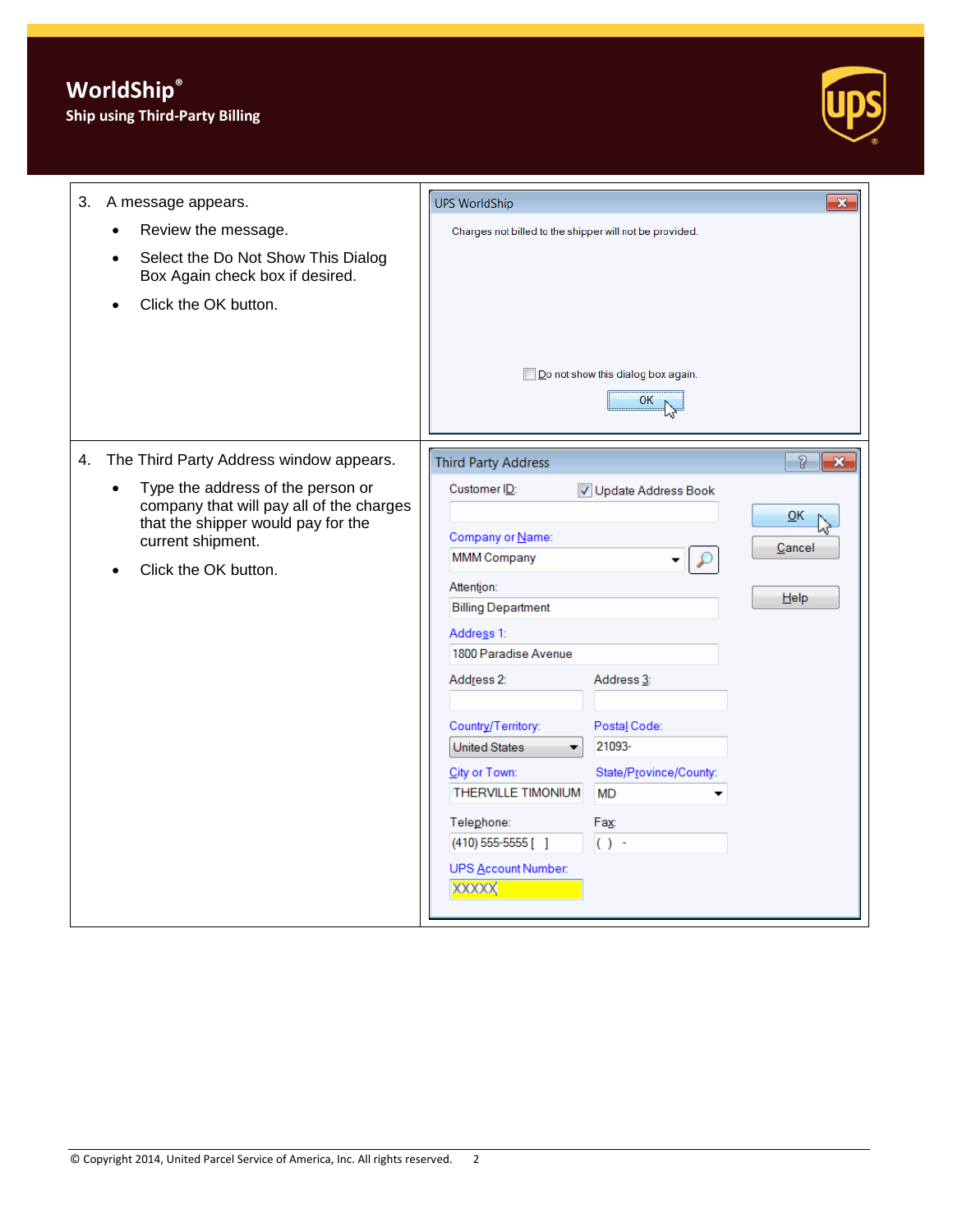## **WorldShip® Ship using Third-Party Billing**

| 5. | The Shipping window appears. The <b>Langle</b><br>button appears next to the Bill<br>Transportation To box.<br>If you need to make any further<br>$\bullet$<br>changes to the third-party information,<br>click the $\Box$ button.<br>Click the Process Shipment F10<br>$\bullet$<br>button. | Ⅲ◎※・☆☆)・<br><b>UPS WorldShip</b><br>$\Box$ $\times$<br>$\bm{\triangledown}$ 0<br>My Services Tools<br>Home<br><b>Printing Activities</b><br>Import-Export<br>UPS.com<br>Support<br>Ship To Ship From Distribution<br>Service   Options   Detail   Reference  <br>Customer ID:<br>Package<br>Shipment<br>V Update Address Book<br>Package Type<br>Freight<br>Residential<br><b>UPS Service</b><br>Package<br>Company or Name<br>Ground<br>Width:<br>Length:<br>Height<br>XYZ Company<br>0 ا -<br>Need it there sooner?<br>Attention<br>Declared Value:<br>Reference Number 1<br>Address 1:<br>Saturday Delivery<br>2311 Highview Road<br>Reference Number 2<br>Address 2:<br>Address <sub>3</sub> :<br>Postal Code:<br>Country/Territory:<br>21093-<br><b>United States</b><br><b>Bill Transportation To:</b><br>City or Town:<br>State/Province/County<br><b>Third Party</b><br>$\overline{\phantom{a}}$<br>LUTHERVILLE TIMONIL<br><b>MD</b><br>With Return Services<br>E-mail Address:<br>Telephone:<br>Shipper's Cost (USD)<br>$() - 1$<br>Weight (lb)<br>Published:<br>UPS Account Number:<br>Tax ID Number<br>Package<br>Shipment<br>0.00<br>7.0<br>$\overline{7}$<br>Electronic Scale Activated<br>Detail Cost<br>Profile<br>Shipper<br>Process Shipment<br>$\triangleright$ $\overline{\mid}$ $\overline{\mid}$ $\overline{\mid}$ is NEW<br>Pkg: $k$ $4$ $1$<br>F <sub>10</sub><br>$\blacktriangleright$ UPS<br><b>XXXXX</b><br>D<br>$Add$ 1<br>Pkgs<br>Delete Pkg<br>XOFY Pending: 2 Shpmt(s), 2 Pkg(s)<br>Ver |
|----|----------------------------------------------------------------------------------------------------------------------------------------------------------------------------------------------------------------------------------------------------------------------------------------------|-----------------------------------------------------------------------------------------------------------------------------------------------------------------------------------------------------------------------------------------------------------------------------------------------------------------------------------------------------------------------------------------------------------------------------------------------------------------------------------------------------------------------------------------------------------------------------------------------------------------------------------------------------------------------------------------------------------------------------------------------------------------------------------------------------------------------------------------------------------------------------------------------------------------------------------------------------------------------------------------------------------------------------------------------------------------------------------------------------------------------------------------------------------------------------------------------------------------------------------------------------------------------------------------------------------------------------------------------------------------------------------------------------------------------------------------------------------------------------------------------------------------------|
| 6. | A blank Shipping window appears.<br>On the Home tab, select History or press<br>the F3 key on the keyboard.                                                                                                                                                                                  | 40 卷 * 42 册 ) *<br><b>UPS WorldShip</b><br>$\Box$ $X$<br>$\vee$ 0<br>My Services Tools<br>Home<br><b>Printing Activities</b><br>Import-Export<br>UPS.com<br>Support<br>Create a Return<br>$\searrow$<br><b>THEFT</b><br>Multi-piece Shipment<br>History<br>Repeat<br><b>Undo</b><br>Void<br>Track<br>Addresses<br>End of<br>Pickup<br>Messaging<br>Save Shipment<br>Day<br>Information<br>Center<br>Navigate<br><b>Shipment Activities</b><br>Track Manage Addresses End of Day<br>Messages<br>Pickups<br>Attention<br>Declared Value:<br>Reference Number 1<br>Address <sub>1</sub><br>Saturday Delivery<br>Reference Number 2<br>Address 2:<br>Address <sub>3</sub> :<br>Country/Territory:<br>Postal Code:<br><b>United States</b><br><b>Bill Transportation To.</b><br>City or Town<br>State/Province/County<br>Shipper<br>$\blacktriangledown$<br>With Return Services<br>Telephone:<br>E-mail Address<br>Shipper's Cost (USD)<br>$() - 1$<br>Weight (lb)<br>Published<br>UPS Account Number:<br>Tax ID Number<br>Package<br>Shipment<br>0.00<br>0.0<br>Electronic Scale Activated<br>Detail Cost<br>Profile<br>Shipper<br><b>Process Shipment</b><br>$\mathbb{F}$   $\mathbb{H}$   is NEW<br>Pkg: $  v   +   1$<br>F10<br>$\overline{\phantom{a}}$ UPS<br><b>XXXXX</b><br>Add<br>Delete Pkg<br>$\vert 1 \vert$<br>Pkgs<br>Ver:<br>XOFY Pending: 3 Shpmt(s), 3 Pkg(s)                                                                                                                                            |